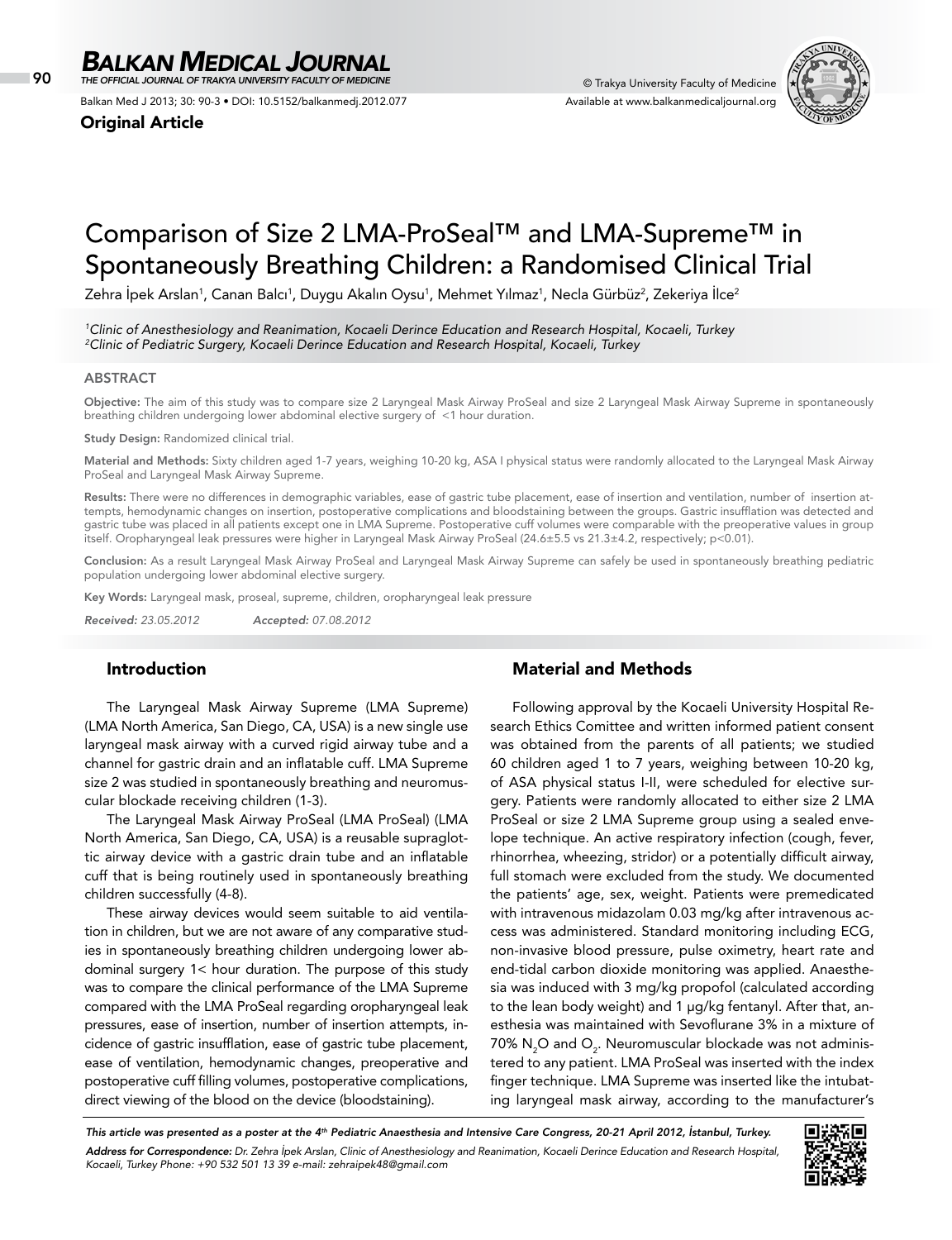recommendations. Each device was inserted when fully deflated and the dorsal surface lubricated with a lidocaine based agent and inflated with the maximum volume of air according to the manufacturer's recommendations. The investigators experienced in using both devices (over 500 uses) performed all the insertions in the neutral position of the head. Parameters were measured and recorded (ease of insertion, ease of ventilation, oropharyngeal leak pressure, gastric insufflation, ease of gastric tube placement, postoperative complications, preoperative and postoperative cuff volumes, bloodstaining) by an independent unblinded observer. The ease of laryngeal mask insertion was assessed using a subjective scale of 1-3 (1=no resistance 2=resistance 3=impossible). The insertion was recorded as a failure if the placement of the device required more than two attempts, or there was lack of a squarewave capnograph tracing, evidence of airway obstruction (SpO $_2^{\vphantom{1}}$ <90) or inadequate ventilation (inability to generate 6 ml/kg tidal volume). If the insertion of the devices impossible if then the other device was used. All devices were fixed with a banned routinely. To determine the oropharyngeal leak pressure; the expiratory valve was closed and the fresh gas flow was set to 3 L/min and pressure was slowly increased (airway pressure was not allowed to exceed 40 cmH $_{\rm 2}$ O), and then released completely. Gastric insufflation was performed with the auscultation with a stethoscope over the epigastrium during the oropharyngeal leak pressure testing. 10 FG nasogastric tube was placed on a subjective scale; (1=easy, 2=difficult, 3=impossible). Insertion of the gastric tube into the stomach was confirmed by aspiration of gastric contents or insufflation of air heard on auscultation over the epigastrium. Volume control mode ventilation was used for maintanence of anesthesia. Tidal volume was set to 10 mL/kg and frequency 15-18 per minute. Hemodynamic parameters including heart rate, noninvasive blood pressure, pulse oximetry, peak airway pressure, end-tidal carbondioxide, expiratory tidal volume were also recorded. The number and type of airway manipulations (gentle advancement, withdrawal of the device without removal, jaw thrust and head extension) required to maintain airway patency during the case were also recorded. All devices were removed under deep anesthesia without deflation. Postoperative complications such as; coughing, laryngospasm, diysphagia, stridor, bronchospasm, desaturation (SpO $_{\textrm{\tiny{2}}}$ <90), aspiration, bloodstaining on the device after the removal were recorded. Tramadolar 1 mg/kg was given to all patients for postoperative analgesia.

#### Statistical analysis

Based on data published before the mean (SD) oropharyngeal leak pressure for the LMA ProSeal size 2 was found to be 23±1.2 cmH $_{\rm 2}$ O and the median leak pressure for LMA Supreme was found to be 20 (16-21(12-22)) cmH $_{\rm 2}$ O (1, 4). Using this size, an alpha of 0.05 and a desired power of 0.9, we estimated that 29 patients per device would be required to detect a difference of 10% or 3 cmH $_{\rm 2}$ O for the oropharyngeal leak pressure (the minimum difference that is considered clinically significant) between these two devices. This study was designed to enrol 60 patients (30 in each group) for the possible exclusions. Statistical analysis was made with Statistical

Package of Social Science 17 (SPSS Inc., Chicago, IL, USA). Statistical comparisons between the devices were made using chi-squared test for categorical data and paired sample t-test, student t-test, Mann-Whitney U test for continuous data. A value of p<0.05 was considered statistically significant.

# Results

There were no differences in characteristics between the groups (Table 1). All patients were in ASA I physical status. One patient was excluded from the study because nor LMA ProSeal neither LMA Supreme could be inserted to the patient then anesthesia was maintained with LMA Classic successfully. Ventilation, together with insertion were easy with both of the devices. Gastric insufflation was auscultated and gastric tube was placed in all patients except one case in LMA Supreme. The oropharyngeal leak pressures were higher in LMA ProSeal than in the LMA Supreme (p<0.01) (Table 2). Postoperative cuff volumes were comparable when compared with preoperative volumes in groups itself. None of the patients demonstrated oxygen desaturation. No statistically significant difference was found regarding the bloodstaining on the devices and hemodynamic parameters. We did not need manipulations like; advancement of the device, withdrawal of the device, jaw thrust or head flexion or extension. No complication related to anesthesia and airway management occured.

### **Discussion**

The main result of this study in anaesthetised children not receiving neuromuscular blockade in lower abdominal surgery 1< hour duration, the LMA ProSeal was associated with higher oropharyngeal leak pressures when compared with LMA Supreme.

Table 1. Characteristics of patients using the LMA ProSeal or LMA Supreme. Values are mean (SD) or as number(proportion)

|                                                                                                                                                                                   | $(n=30)$      | LMA ProSeal LMA Supreme<br>(n=30) |  |  |
|-----------------------------------------------------------------------------------------------------------------------------------------------------------------------------------|---------------|-----------------------------------|--|--|
| Age; years                                                                                                                                                                        | $3.3 \pm 1.4$ | $3.2 \pm 1.6$                     |  |  |
| Gender (Male/Female) (n)                                                                                                                                                          | 26/4          | 26/4                              |  |  |
| Weight (kg)                                                                                                                                                                       | $14.7 + 2.6$  | $14.4 \pm 3$                      |  |  |
| Type of surgery (n)                                                                                                                                                               | 9             | 7                                 |  |  |
| Circumcusion                                                                                                                                                                      | 4             | 5                                 |  |  |
| 3<br>Inquinal hernia repair<br>8<br>Inguinal hernia repair+Circumcusion                                                                                                           |               |                                   |  |  |
| Undecendent testis                                                                                                                                                                |               | 3                                 |  |  |
| Undecendent testis+Circumcusion                                                                                                                                                   | 4             | 7                                 |  |  |
| VUR subureteric injection                                                                                                                                                         | 1             | 1                                 |  |  |
| <b>VUR+Circumcusion</b>                                                                                                                                                           | 2             | 2                                 |  |  |
| Hidroselektomy+Circumcusion                                                                                                                                                       |               | 2                                 |  |  |
| Hipospadias+Circumcusion                                                                                                                                                          |               |                                   |  |  |
| *Only the prescriptions issued with physicians' specialty were analyzed<br>GCPs: Green coloured prescriptions, RCPs: Red coloured prescriptions,<br>CPs: Controlled prescriptions |               |                                   |  |  |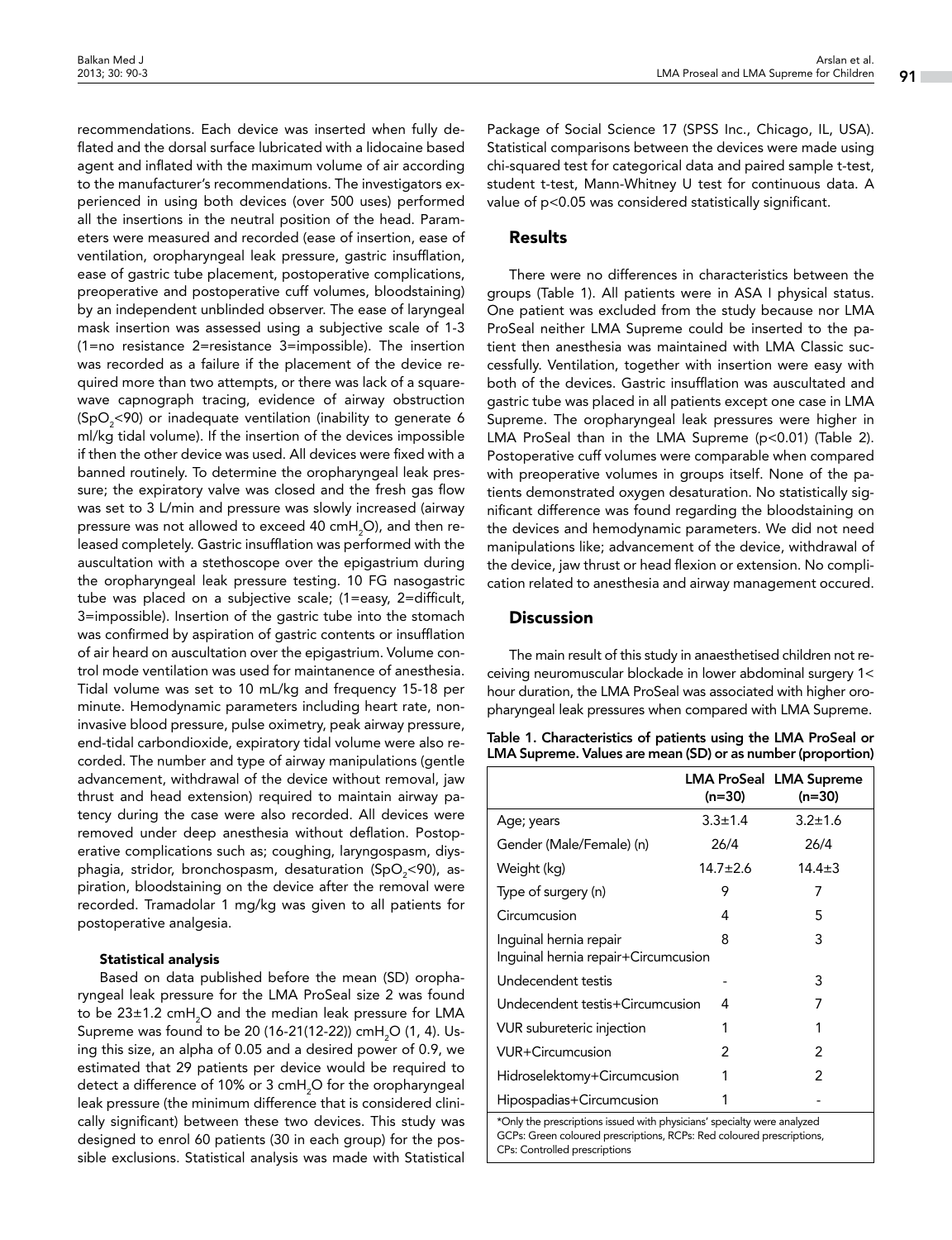| Table 2. Insertion characteristics for the LMA ProSeal or LMA |  |
|---------------------------------------------------------------|--|
| Supreme. Values are mean (SD) or number (proportion)          |  |

|                                                                                 | (n=30)         | <b>LMA ProSeal LMA Supreme</b><br>(n=30) | р       |
|---------------------------------------------------------------------------------|----------------|------------------------------------------|---------|
| Ease of laryngeal mask<br>insertion No resistance/<br>resistance/impossible (n) | 30/0/0         | 28/2/0                                   | 0.2     |
| Nasogastric tube placement<br>Easy/difficult/impossible                         | 26/4/0         | 29/0/1                                   | 0.08    |
| Gastric insufflation Yes/No                                                     | 30/0           | 29/1                                     | 0.3     |
| Oropharyngeal leak<br>pressures (cmH <sub>2</sub> O)                            | $26.4 \pm 5.5$ | $21.3 + 4.2$                             | $0.01*$ |
| Ppeak (cmH <sub>2</sub> O)                                                      | $13.4 + 2.8$   | $13.2 \pm 2.5$                           | 0.7     |
| Expiratory tidal volume<br>(mL)                                                 | 120.5±28.6     | 124.4±32.4                               | 0.6     |
| SpO <sub>2</sub> (%)                                                            | $99.9 \pm 4.3$ | $99.9 \pm 0.3$                           | 0.7     |
| End-tidal carbondioxide<br>(mmHg)                                               | 40±5.2         | $40.5 \pm 4.5$                           | 0.7     |
| *is a symbol of a p value <0.05                                                 |                |                                          |         |

Oropharyngeal leak pressures were reported between 19- 25 cmH $_{2}$ O for the same size LMA Proseal in spontaneously breathing children (4-8). Lardner et al. (9) reported the same leak pressures but Lopez-Gil et al. (10) reported a higher leak pressures in children receiving neuromuscular blockade with same size LMA ProSeal. Leak pressures of LMA Supreme in our study were same with spontaneously breathing but higher than neuromuscular blockade receiving children (1-3).

Jagannathan et al. (3), compare the size 2 LMA ProSeal and LMA Supreme in a new study which is going to be published and used neuromuscular blockade. The surgeries were different from each other such as laparoscopic, opthalmic, urological and orthopedic surgery. So, they found a lower oropharyngeal leak pressures then us.They did not detect any gastric insufflation in both of the devices. Insertion attempts, gastric tube placement were same with our results. They used pressure controlled ventilation because of that expiratory tidal volumes were even higher with both of the devices than our findings. Other previous studies in spontaneously breathing and neuromuscular blockade used with LMA Proseal demonstrated a higher expiratory tidal volumes than our findings (5, 9, 10). The reason is that we used volume controlled mode in spontaneously breathing children.

The incidence of gastric insufflation was 100% and 97% for LMA ProSeal and LMA Supreme respectively in our study. These rates were even higher than neuromuscular blockade receiving and spontaneously breathing children with LMA ProSeal (10-12). The studies comparing the LMA Supreme in spontaneously breathing and neuromuscular receiving children did not detect any gastric insufflation in any patient (1-3).

Brimacombe and colleagues, suggest that gastric insufflation can be possible with LMA ProSeal despite a good seal and the malposition can be excluded by testing drainage tube replacement (13). In adults, the rate of successful gastric tube placement correlates with correct positioning of the LMA ProSeal and LMA Supreme (14). Overall gastric tube placement was 100% in

our study with LMA ProSeal same with the previous data published before (5, 12, 13). This rate was 97% for LMA Supreme and it is comparable the previous data too (1-3).

In previous studies, bloodstaining rates of LMA ProSeal resulted higher but LMA Supreme resulted lower than our findings (1-4, 8, 10, 15).

The overall success rate of LMA ProSeal and LMA Supreme has been shown as 100% in same sizes (1-4, 7, 12, 15). These are comparable to our results.

Recently diffusion of the nitrous oxide to the air-filled cuff of the size 2 LMA ProSeal (silicone) and the polyvinilchloride devices were demonstrated and a relationship between cuff pressure and postoperative complications like sore throat when supraglottic airway devices were maximally inflated has been shown. Inflating the cuff with the minimum volume of air recommended (16, 17). We had maximally inflated the cuffs according to the manufacturer's recommendations and we did not see any postoperative complications except bloodstaining, we did not detect any infiltration to the both of the devices either.

Several limitations of our study is; first, only children with normal airways were studied. Second, we did not use neuromuscular blockade. Third, this study compared only size 2 LMA Supreme and LMA ProSeal. Future prospective and comparative trials are needed on all sizes of these devices. Fourth, the results may be different if the surgery exceeds 1 hour. Fifth, all devices were inserted by experienced person. Sixth, there was no blinding in data collection.

Single use devices are encourage to reduce the possibility of transmission of prions and other infectious material from one patient to another (18).

LMA ProSeal and LMA Supreme are both can safely be used in spontaneously breathing children undergoing elective lower abdominal surgery 1< hour duration.

*Ethics Committee Approval: Ethics committee approval was received from Kocaeli University Hospital Research Ethics Comittee for this study.*

*Informed Consent: Written informed consent was obtained from the parents of the patients who participated in this study.*

*Peer-review: Externally peer-reviewed.*

*Author contributions: Consept- Design: Z.İ.A., C.B. - Supervision-Resource: Z.İ.A., N.G., Z.İ. - Materials- Data Collection: Z.İ.A., C.B., D.A.O., M.Y., N.G., Z.İ. - Analysis: C.I.Y., Z.İ.A. - Literature Search: Z.İ.A., M.Y. - Writing: Z.İ.A., D.A.O. - Critical Reviews: C.B., N.G., Z.İ.*

*Acknowledgements: The authors are thankful to Associate Professor MD Cavit Işık Yavuz for providing support in the statistical analysis of this study.*

*Conflict of Interest: No conflict of interest was declared by the authors.* 

*Financial Disclosure: No financial disclosure was declared by the authors.*

## References

1. Jagannathan N, Sohn LE, Sawardekar A, Chang E, Langen KE, Anderson K. A randomised trial comparing the laryngeal mask airway Supreme with the laryngeal mask airway Unique in children. Anaesthesia 2012;67:139-44. [\[CrossRef\]](http://dx.doi.org/10.1111/j.1365-2044.2011.06960.x)